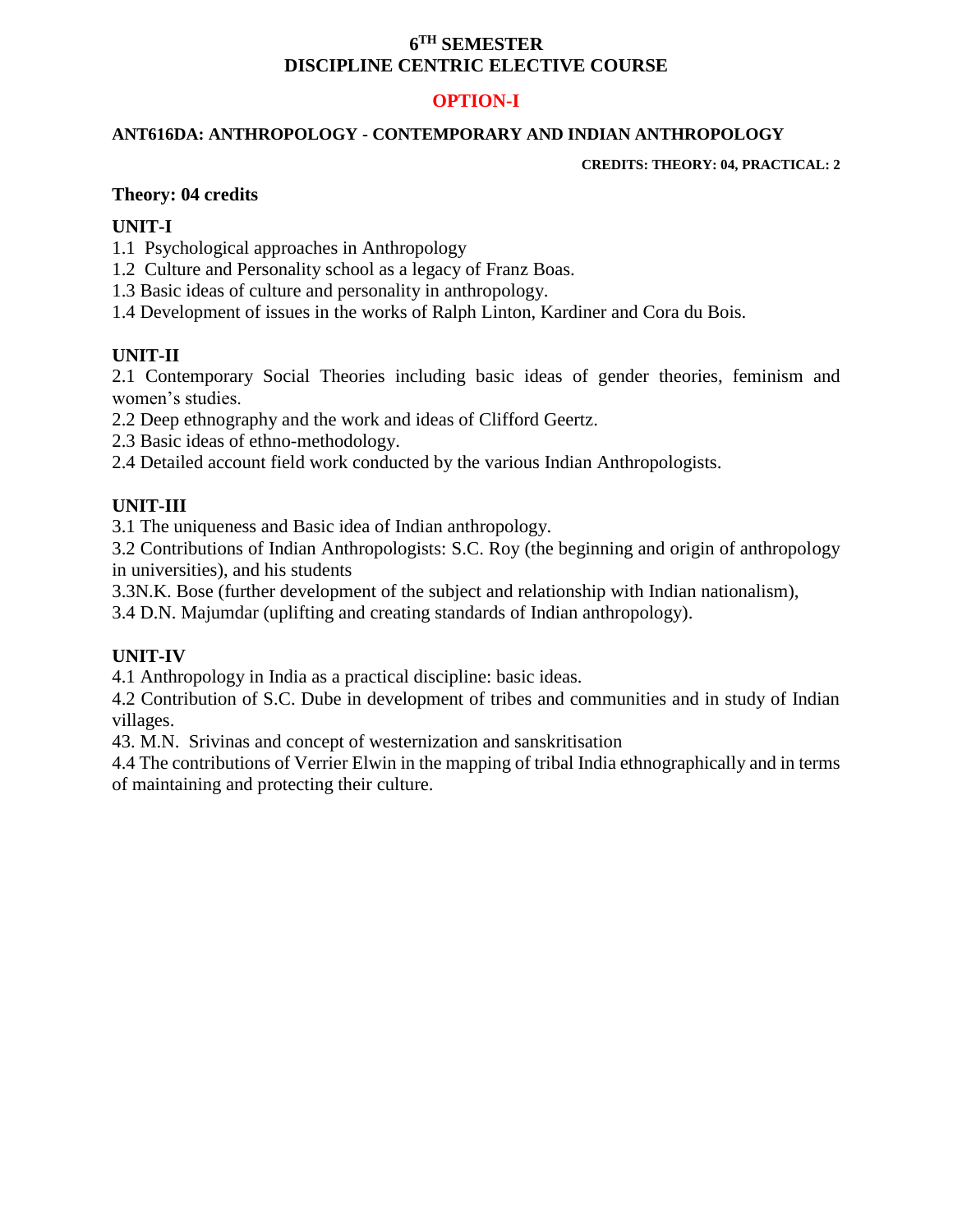# **Practical 2credits**

1.1 Project report on field work

1.2 Draw genealogy charts of various families of different cast groups

## **Essential Readings**

Barth, F. (ed.) (1969): Ethnic Group Boundaries. New York: Little, Brown and Co.

Behura, N.K. (1988): Anthropological Thought and Theories. Calcutta:

Institute of Social Research and Applied Anthropology.

Evans Pritchard, E.E. (1962): Social Anthropology and Other Essays. New York: Free Press.

Firth, R. (1951, 1963): Elements of Social Organization. Boston: Beacon.

Harris, Marvin (1968): Rise of Anthropological Theory. New York: Harper and Row, Publishers. Hasnain, Nadeem: Indian Anthropology.

Kroeber, A.L. (ed.) (1953): Anthropology Today: An Encyclopaedic Inventory.

Chicago: University of Chicago Press.

Leach, E.R. (1961): Rethinking Anthropology. London: Robert Cunningham and Sons, Ltd.

Lévi-Strauss, C. (1963): Structural Anthropology (Volumes I & II). Transl. by Claire Jacobson and Brooke Grundfest Schoepf. New York,London: Basic Books Manners, R.O. and Kaplan, D.: Theory in Anthropology: A Sourcebook. Chicago, (Eds.) (1968) Illinois: Aldine Publishing Co.

Vidyarthi, L.P. (1978): Rise of Anthropology in India: A Social Science Orienta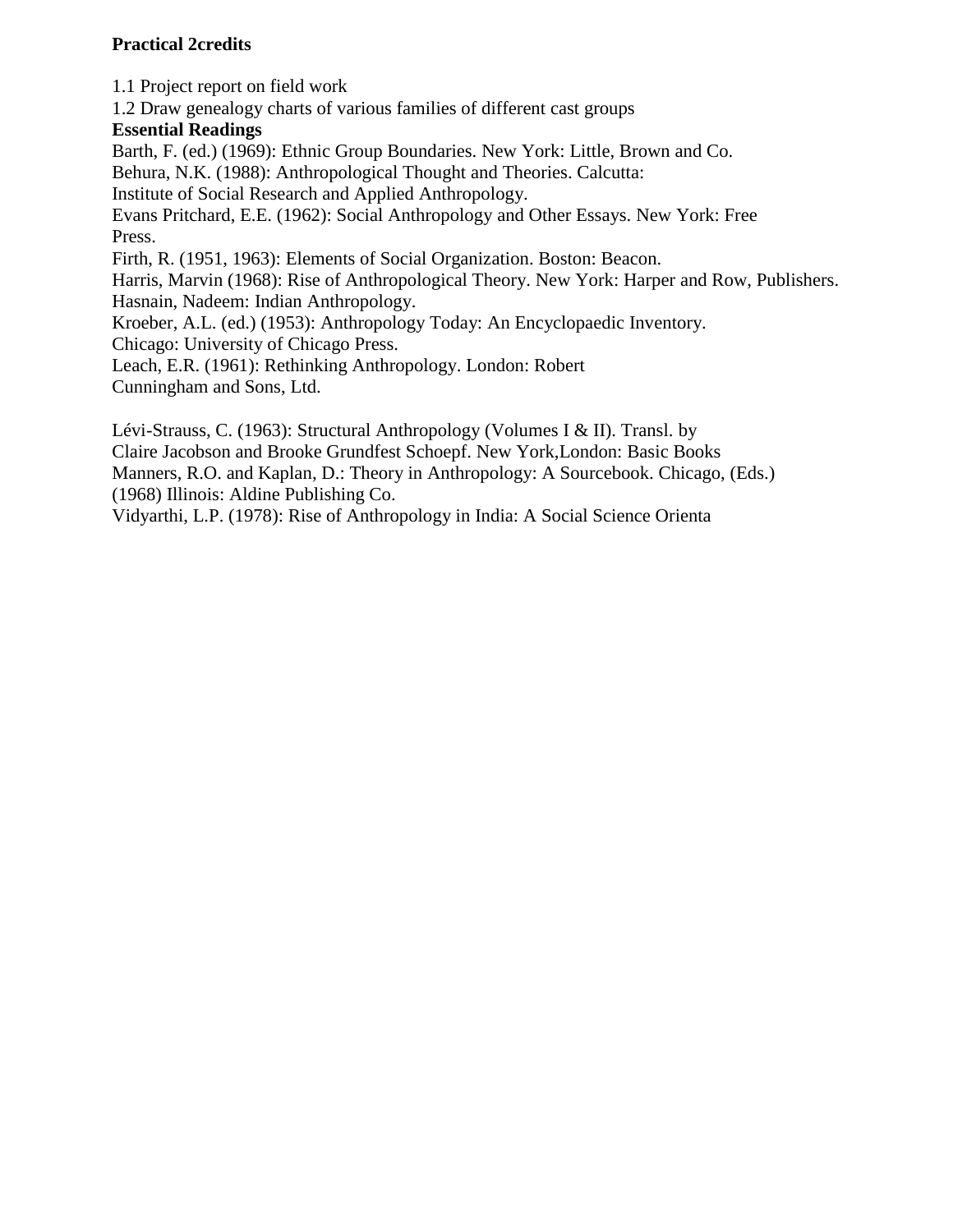## **6 TH SEMESTER DISCIPLINE CENTRIC ELECTIVE COURSE**

# **OPTION-II**

### **ANT616DB: ANTHROPOLOGY - FORENSIC ANTHROPOLOGY**

**CREDITS: THEORY: 04, PRACTICAL: 2**

### **Theory: 04 credits**

## **UNIT-I**

1.1 Forensic Science: Introduction, Definition, Principles, Laws of Forensic Science.

1.2 Fundamentals of Forensic Science, Crime and crime scene: Introduction of crime and crime scene, Significance and Role of Investigator, Examination and evaluation of crime scene

1.3 Introduction to Forensic Anthropology: Definition, aim, scope and relevance of anthropology in forensic science

1.4 History of Forensic Science in India, Role of Forensic Science in present scenario **Unit II**

2.1Importance of Forensic Anthropology in personal identification

2.2 Forensic Osteology: Elementary study of human skeleton

2.3 Major anthropological evidences used for personal identification, Importance of Forensic Anthropology in mass disasters

2.4 Importance of Anthropometry and Somatoscopy in personal identification of the living and cadavers

# **UNIT -III**

3.1Personal Identification through dermatoglyphics

3.2 Dermatoglyphics: Basics of personal identification from fingers

3.3Introduction to palm and sole prints, Identification of a person through finger, sole and palm prints

3.4 Introduction to latent prints and different methods of development of latent prints

## **UNIT –IV**

4.1 Role of Blood, Teeth and Hair for personal identification

4.2 Blood: Basics of blood including its composition and types. Role of blood in personal identification

4.3 Forensic Odontology: Definition and basics of personal identification from teeth and bite marks.

4.4 Hair: Introduction to morphology of hair and its application in determination of age, sex and race of an individual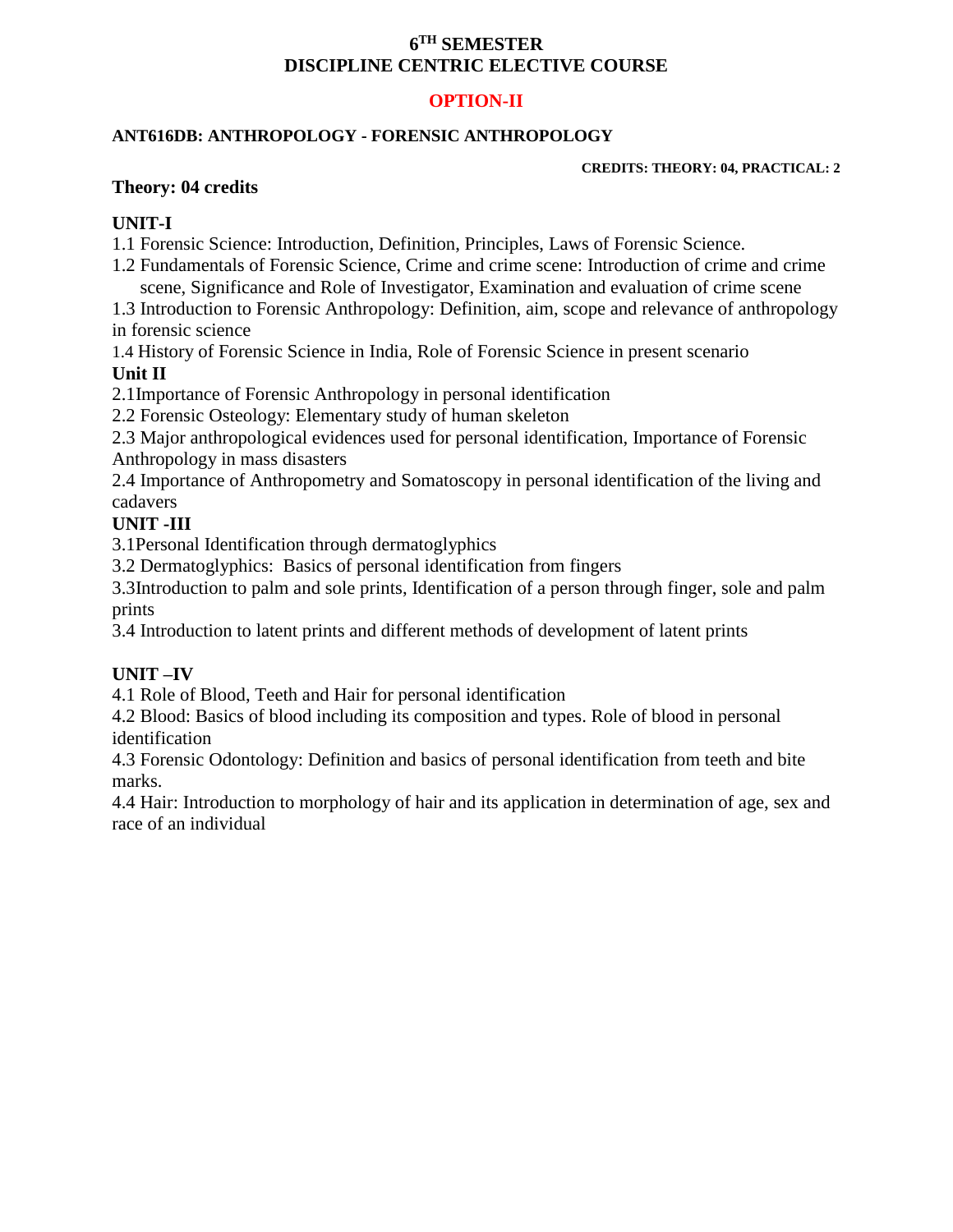# **Practical 2 credits**

2.1 Introduction & demonstration to the Study of Human Osteology and its applications in Forensic Sciences.

2.2 Gross Morphology of Human skull, girdle Bones, long bones, vertebral column and rib cage. Determination of Age, sex and stature from Human skeleton and its parts.

2.3 Somatoscopy and somatometery (cranio-facial and other body measurements) Overview of dermatoglyphic studies in Forensic practice, Finger dermatoglyphics of human subjects.

# **Essential Reading**

Bayers, S.N.(2004) : Introduction to Forensic Anthropology: A Textbook 2ndEd. Boston: Allyn & Bacon.

Burns K.R. (2007) :Forensic Anthropology Training Manual 2ndEd. New Jersey: Prentice Hall Inc.

El-Najjar M.Y. and McWilliams K.R. (1978):Forensic Anthropology - The Structure, Morphology and Variation of Human Bone and Dentition. Springfield, Illinois:

Charles C. Thomas

Franklin C.A. (ed). (1988) : Modi's Book of Medical Jurisprudence and Toxicology, Bombay: N.M. Tripathi Pvt. Ltd.

Krogman, W.M. (1962) :Human Skeleton in Forensic Medicine. Springfield, Illinois: Charles C Thomas

Krogman, W.M. and Iscan M.Y. (1986) :Human Skeleton in Forensic Medicine. Springfield, Illinois: Charles C. Thomas

Reichs, C.J. (Ed.) (1998):Forensic Osteology: Advances in the Identification of Human Remains. Springfield, Illinois: Charles C. Thomas